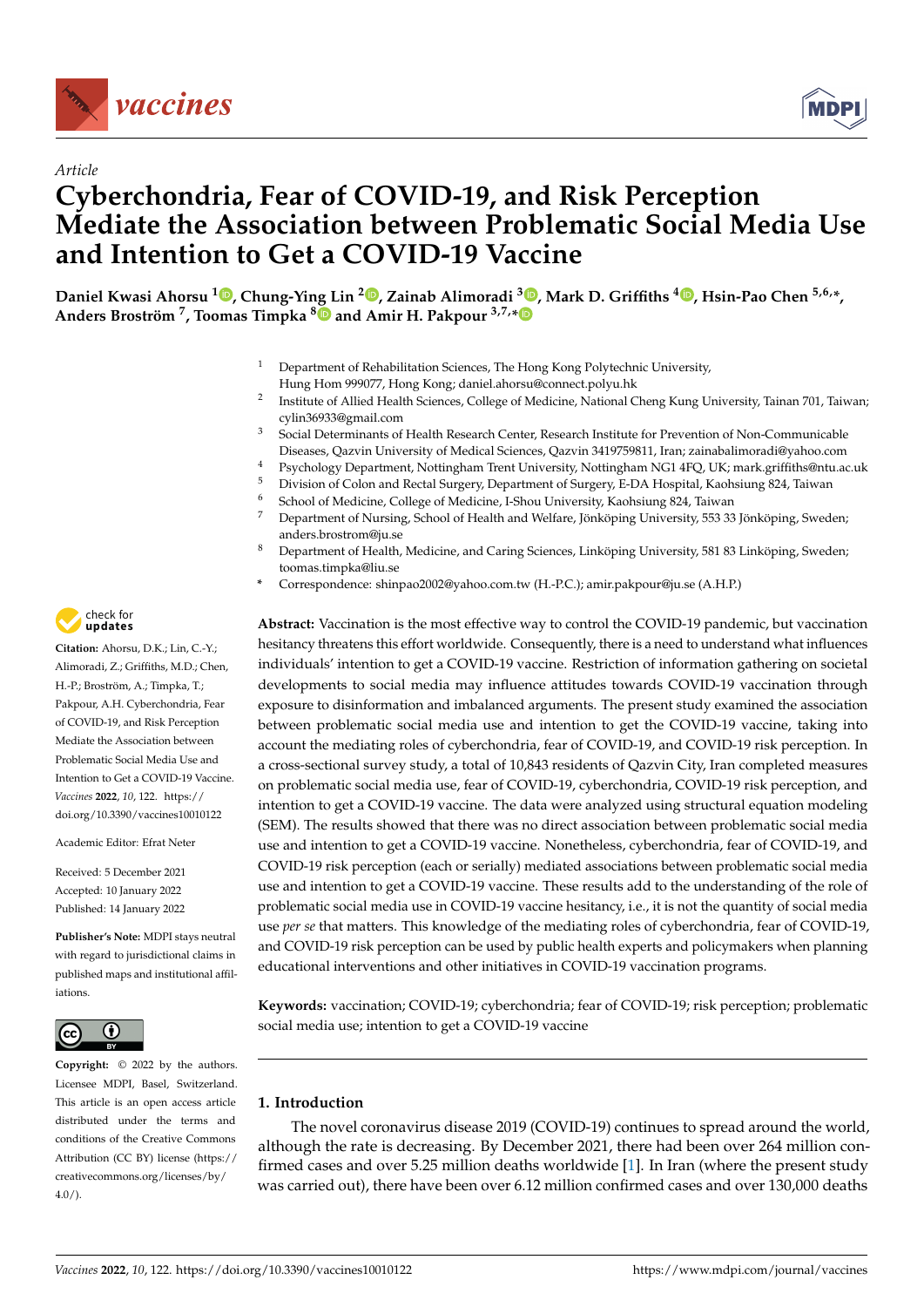by December 2021 [\[1\]](#page-8-0). Vaccination is the most effective way to control the COVID-19 pandemic, and since COVID-19 was first identified in late 2019, the pace at which vaccines have been developed and distributed is unprecedented [\[2,](#page-8-1)[3\]](#page-8-2). Nonetheless, one year after these vaccines became available, the number of vaccinated individuals is still far from a protective level, even in regions with high vaccine availability [\[4\]](#page-8-3). By late November 2021, approximately 4.25 billion individuals out of a total population of 7.9 billion were vaccinated worldwide (3.35 billion fully and 899.67 million partly vaccinated) and 56.65 million out of a total 85.5 million Iranians were vaccinated (44.73 and 11.93 million fully and partly, respectively) [\[5](#page-8-4)[,6\]](#page-8-5).

These numbers suggest that official health communications have not been accepted by large population factions [\[7,](#page-8-6)[8\]](#page-8-7). Studies have reported that COVID-19 has disproportionately affected racial/ethnic minority groups and those who are economically and socially disadvantaged [\[9–](#page-8-8)[12\]](#page-8-9). Therefore, achieving not just vaccine equality (i.e., similar allocation of vaccine supply proportional to its population across jurisdictions) but equity (i.e., preferential access and administration to those who have been most affected by COVID-19 disease) is an important goal [\[13\]](#page-8-10). Particular attention needs to be given to vaccination hesitancy, which may influence the possibility to achieve population immunity, especially among communities heavily exposed to social media [\[14](#page-8-11)[,15\]](#page-8-12). It has been reported that sex (females), age (younger adults), educational level (fewer years of education), and socioeconomic status (family size and neighborhood) are independently and positively associated with the intention not to be vaccinated (i.e., with vaccine resistance or hesitancy) [\[10,](#page-8-13)[11,](#page-8-14)[16](#page-8-15)[,17\]](#page-9-0).

Problematic social media use is where an individual exhibits excessive social media use such that it affects other important areas of functioning, such as education/occupation, relationship, and/or quality of life [\[18](#page-9-1)[–20\]](#page-9-2). This may start out of necessity or fun but may prove difficult to reduce or stop at a later time. Moreover, the use of social media for communication (e.g., contacting family members, friends, and business partners), pleasure (e.g., watching videos, movies, and gambling), and/or information purposes became a necessity for millions of people during the COVID-19 lockdown [\[21](#page-9-3)[–24\]](#page-9-4). Therefore, prolonged exposure or being overly dependent on social media for information may lead to problematic social media use (and social media addiction in its most extreme form). This behavior has been associated with other mental health conditions [\[21,](#page-9-3)[25,](#page-9-5)[26\]](#page-9-6) and also been found to influence fear of COVID-19 [\[21](#page-9-3)[,27\]](#page-9-7), cyberchondria [\[27\]](#page-9-7), and COVID-19 risk perception [\[28\]](#page-9-8). It has also been posited that these mental health conditions, especially anxiety, are not only due to the consequence of the pandemic itself but also due to long-term isolation, changes in the structuring of time, and lifestyle [\[29\]](#page-9-9)

Fear of COVID-19 has been reported to be positively associated with problematic social media use [\[27\]](#page-9-7). This is understandable because social media is used as one of the main sources for acquiring information concerning COVID-19. Therefore, the higher the fear of COVID-19, the more some individuals will strive to fully understand the disease, which will result in more time spent on social media. Apart from acquiring information, social media is also used to communicate with friends and relatives, which may help to allay an individual's fear of COVID-19, especially because physical contacts are limited. Therefore, it can be speculated that, on one hand, social media use may help to allay the fear of COVID-19, and therefore the tendency to overuse social media increases during lockdowns due to a decrease in physical contact with family and/or friends. However, on the other hand, problematic use of social media may not relate well with fear of COVID-19. That is, problematic social media use may increase fear of COVID-19 [\[27\]](#page-9-7). It has also been reported that an association between fear of COVID-19 and COVID-19 risk perception exists where higher levels of fear of COVID-19 relate to higher levels of COVID-19 risk perception [\[30\]](#page-9-10).

Cyberchondria, a behavior characterized by excessive and repeated online searching for health-related information that is driven by increasing levels of health anxiety, involves both an abnormal behavioral pattern and a heightened emotional state [\[31,](#page-9-11)[32\]](#page-9-12). Therefore, higher levels of health anxiety, obsessive-compulsive symptoms, neuroticism,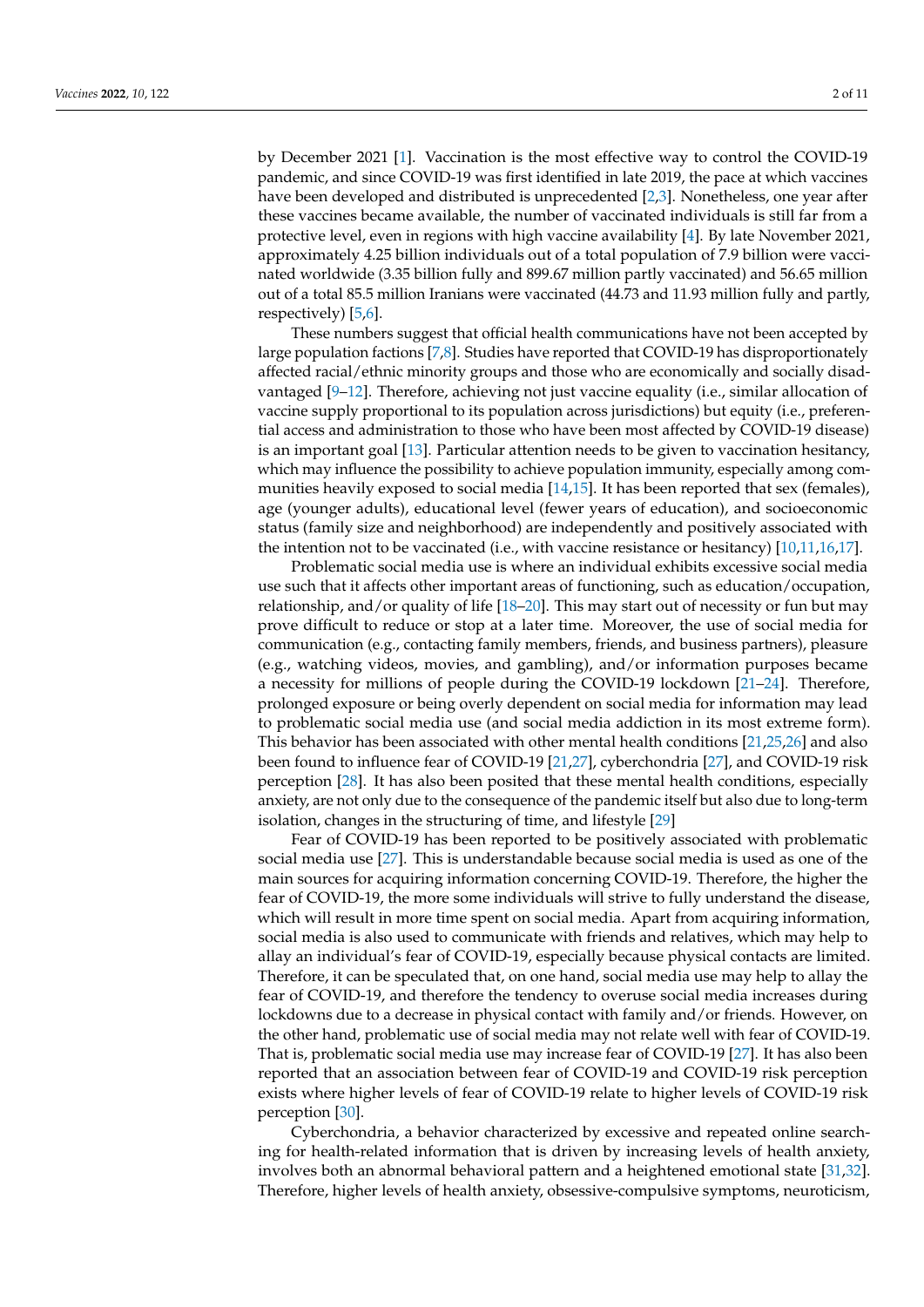somatic symptoms, and intolerance of uncertainty are all associated with cyberchondria severity [\[33–](#page-9-13)[35\]](#page-9-14). Consequently, individuals with such symptoms may be prone to severe cyberchondria unless they have psychologically protective factors such as optimism and resilience in coping with cyberchondria [\[34\]](#page-9-15). Similar to hypochondriasis (a condition characterized by a prolonged obsession with a strong fear of having a serious disease), cyberchondria thrives on the fear and anxiety over a disease [\[27](#page-9-7)[,31](#page-9-11)[,32](#page-9-12)[,36,](#page-9-16)[37\]](#page-9-17), although it is yet to be a separate diagnosis in the *Diagnostic and Statistical Manual of Mental Disorders* [\[36\]](#page-9-16). Therefore, it is not surprising that several studies have reported a positive association between cyberchondria and fear of COVID-19 [\[27](#page-9-7)[,38\]](#page-9-18). This indicates that the higher the level of cyberchondria, the higher the level of fear of COVID-19. With respect to the present study (on intention to get the COVID-19 vaccine), cyberchondria is uniquely different from problematic social media use. More specifically, in relation to COVID-19, cyberchondria comprises the search for online information on COVID-19 and the intention to get the COVID-19 vaccine, while problematic social media use comprises individuals being overly dependent on social media for a wide range of activities such as chatting, posting, and sharing information with others, some of which may include information on COVID-19 and the intention to get a COVID-19 vaccine. However, both cyberchondria and problematic social media use depend on the internet, and both may result in psychological symptoms such as anxiety.

Knowledge concerning the associations between problematic social media use, fear of COVID-19, cyberchondria, and COVID-19 risk perception and the intention to get a COVID-19 vaccine is important when planning COVID-19 vaccination programs. Therefore, the present study examined the association between problematic social media use and the intention to get a COVID-19 vaccine. It was hypothesized that cyberchondria, fear of COVID-19, and COVID-19 risk perception would be potential mediators of the aforementioned association.

## **2. Materials and Methods**

#### *2.1. Participants and Procedure*

The present study was conducted in Qazvin City, Iran from February to April 2021. Using multi-stage cluster sampling, Qazvin city was divided into 70 strata. In each stratum, there were health centers that had a list of families of members in their catchment areas. In each stratum, health centers were randomly selected, and in each center, households were randomly selected from the family list and were then contacted by telephone. After explaining the objectives of the study in detail, 20 trained interviewers interviewed those who were willing to participate. Consequently, each trained interviewer collected data from approximately 540 interviewees (participants) each. The participation rate was 78% and there was no significant difference between participants and those who did not participate. The inclusion criteria included being over 18 years of age and the ability to read and write in Persian. The study design was approved by the Ethics Committee of Qazvin University of Medical Sciences (IR.QUMS.REC.1399.418). All participants provided their written informed consent before participation in the study.

# *2.2. Measures*

#### 2.2.1. Endpoint Measure

Vaccination intentionality: The Intention to Get a COVID-19 Vaccination Scale (ICVVS) is a two-item scale (sample item: *"I am willing to get a COVID-19 vaccination"*) used to assess intention to get a COVID-19 vaccination. The items of the scale are rated on a five-point Likert scale from 1 (*strongly disagree*) to 5 (*strongly agree*). The items are summed together to obtain a total score, with a higher score indicating a higher level of intention to get a COVID-19 vaccination. The Persian ICVVS has satisfactory psychometric properties [\[30\]](#page-9-10). The psychometric properties for this study were 0.92 for Cronbach's alpha  $(\alpha)$ , 0.91 for composite reliability (CR), and 0.84 for average variance extracted (AVE).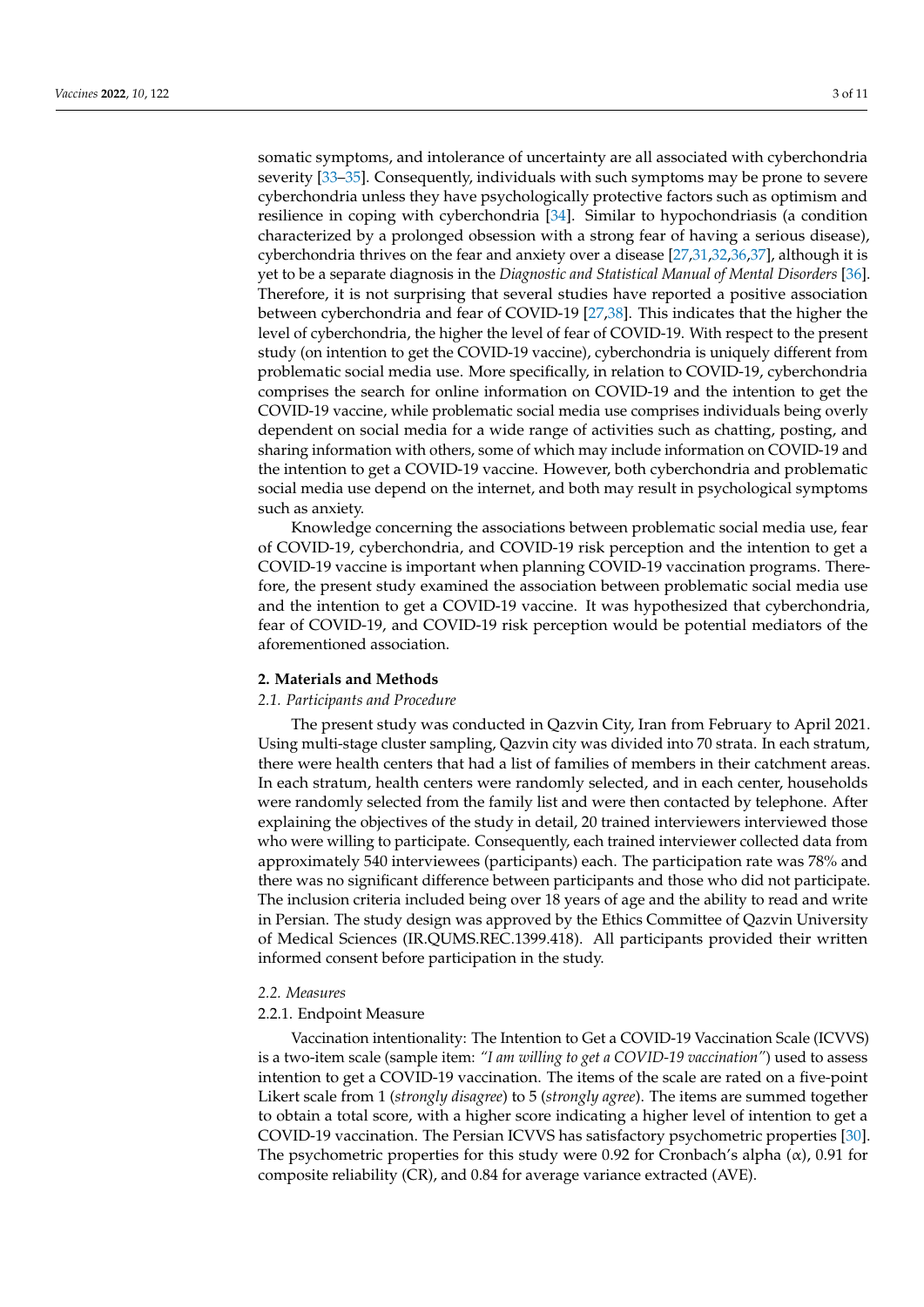# 2.2.2. Explanatory Factor

Problematic social media use: The Bergen Social Media Addiction Scale (BSMAS) is a six-item scale (sample item: *"How often during the last year have you felt an urge to use social media more and more?"*) used to assess problematic social media use [\[39\]](#page-9-19). The items of the scale are rated on a five-point Likert scale from 1 (*very rarely*) to 5 (*very often*). All the items are summed together to obtain a total score, with a higher score indicating a higher level of problematic social media use. In addition, a score of over 19 indicates an individual exhibiting problematic social media use [\[40\]](#page-9-20). The Persian BSMAS has satisfactory psychometric properties [\[41\]](#page-9-21). The psychometric properties for this study were 0.86 for Cronbach's alpha  $(\alpha)$ , 0.85 for composite reliability (CR), and 0.44 for average variance extracted (AVE).

# 2.2.3. Mediating Factors

Fear of COVID-19: The Fear of COVID-19 (FCV-19S) is a seven-item scale (sample item: *"I am most afraid of coronavirus-19"*) that is used to assess fear of COVID-19. The items of the scale are rated on a five-point Likert scale from 1 (*strongly disagree*) to 5 (*strongly agree*). All the items are summed together to obtain a total score, with a higher score indicating a higher level of fear of COVID-19. Previous studies have indicated that this scale has satisfactory psychometric properties in different language versions, including the Persian version [\[30,](#page-9-10)[42,](#page-10-0)[43\]](#page-10-1). The psychometric properties for this study were 0.88 for Cronbach's alpha  $(\alpha)$ , 0.87 for composite reliability (CR), and 0.48 for average variance extracted (AVE).

Cyberchondria: The Cyberchondria Severity Scale–Short Form (CSS-12) is a 12-item scale (sample item: *"If I notice an unexplained bodily sensation I will search for it on the internet"*) used to assess cyberchondria behaviors [\[44\]](#page-10-2). The items of the scale are rated on a five-point Likert scale from 1 (*never*) to 5 (*always*). All the items are summed together to obtain a total score, with a higher score indicating a higher level of cyberchondria. The Persian CSS-12 has satisfactory psychometric properties [\[27\]](#page-9-7). The psychometric properties for this study were 0.89 for Cronbach's alpha (α), 0.86 for composite reliability (CR), and 0.45 for average variance extracted (AVE).

COVID-19 risk perception: The Scale for Risk Perception (SRP) is a two-item scale (sample item: *"How likely do you think it is that you will be directly and personally affected by COVID-19 in the next 6 months?"*) used to assess how participants perceive their chance of getting COVID-19. The items of the scale are rated on a five-point Likert scale from 1 (*not at all*) to 5 (*very likely*). All items are summed together to obtain a total score, with a higher score indicating a higher level of risk perception. The SRP had satisfactory reliability in the present study (0.84). The psychometric properties for this study were 0.90 for Cronbach's alpha  $(\alpha)$ , 0.87 for composite reliability (CR), and 0.50 for average variance extracted (AVE).

#### *2.3. Data Analysis*

Firstly, data analysis was carried out to present demographic characteristics of the participants using frequencies  $(n)$ , means  $(M)$ , and standard deviations (SD). Secondly, the Pearson correlation was used to examine the relationships between the variables used in this study. Thirdly, a model reflecting the present study's proposed model was evaluated using structural equation modeling (SEM) along with full information maximum likelihood estimation (FIML). Then, fit indices were checked to ascertain that they suggested a good data-model fit before scrutinizing path coefficients in the SEM model. More specifically, the Tucker–Lewis index (TLI) together with the comparative fit index (CFI) > 0.9 and the standardized root mean square residual (SRMR) together with the root mean square error of approximation (RMSEA) < 0.08 were used as limits to determine whether data fitted well with the proposed model [\[45](#page-10-3)[–47\]](#page-10-4). Given that the problem of over-sensitivity to a large sample size for the chi-square test (such as the present study having more than 10,000 participants), the non-significant chi-square test was not used for determining the data-model fit [\[48\]](#page-10-5). Additionally, a bootstrapping method with 10,000 resamples was applied to examine whether the proposed model contained any significantly direct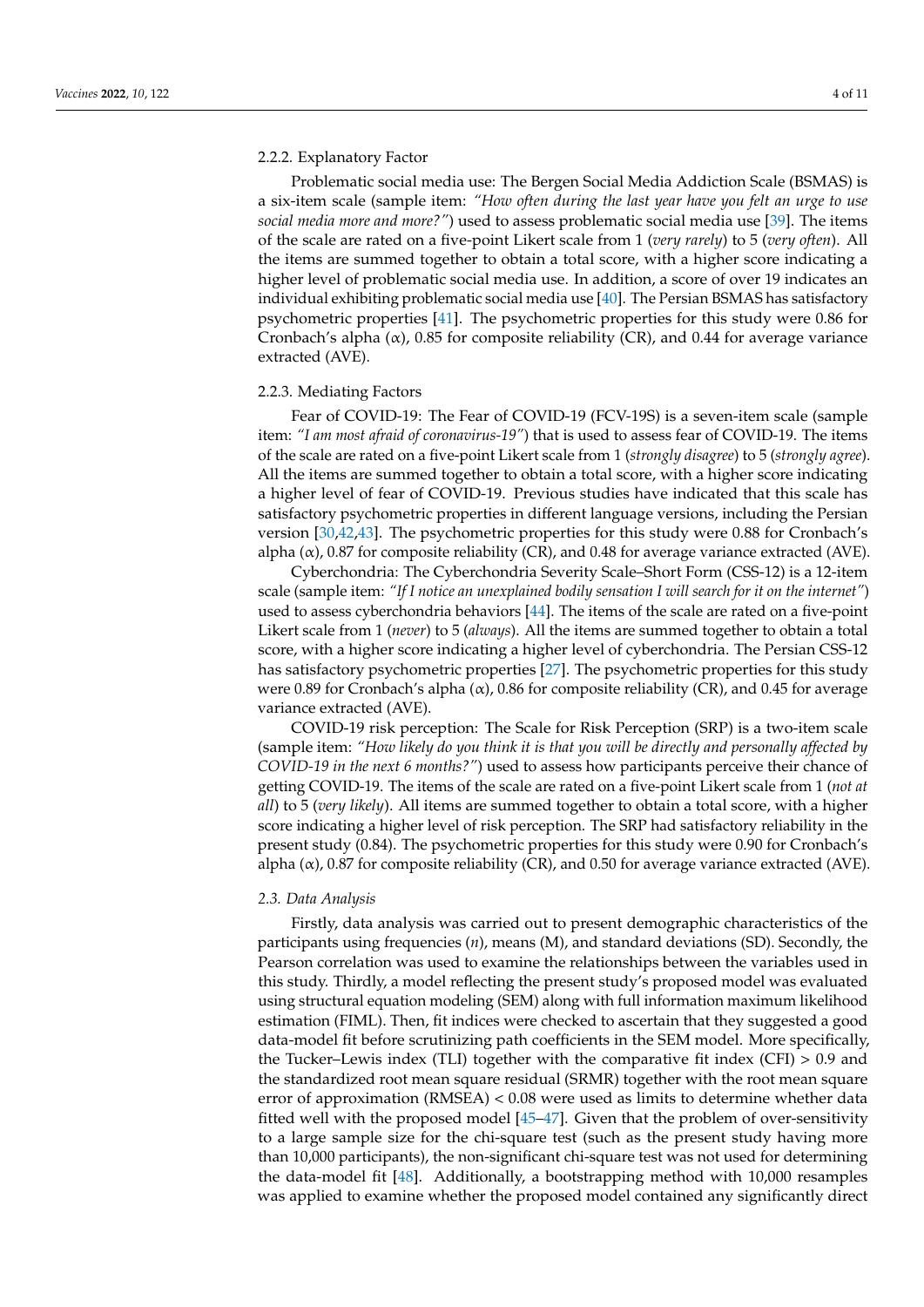or indirect effects. The bootstrapping method was conducted and presented using the bias-corrected bootstrapped confidence intervals (CIs) [\[49\]](#page-10-6). Fourthly, in order to provide practical information regarding how risk perception, fear of COVID-19, problematic social media use, and cyberchondria predicted a participant's intention to get COVID-19 vaccine, a logistic regression was constructed. In the logistic regression, intention to get COVID-19 vaccine (ICVVS scored <5 as the reference group of not willing to get vaccinated, and scored 5 and above as the comparison group of willing to get vaccinated), and problematic social media use (BSMAS scored <19 as no problematic social media use, and scored 19 and above as problematic social media use) were dichotomized; the other variables (including risk perception, fear of COVID-19, and cyberchondria) were treated as continuous variables in the logistic model. All statistical analyses were performed using the IBM SPSS 24.0 or IBM AMOS 24.0 (IBM SPSS, Chicago, IL, USA).

# **3. Results**

A total of 10,843 participants (4092 males; 37.7%) with a mean age of 35.54 years  $(SD = 12)$  successfully responded to all the measures in the present study (see Table [1\)](#page-4-0). Most of these participants had a university degree (*n* = 4230, 39%) with few having no formal education  $(n = 352, 3.2\%)$ . Additionally, the majority of the participants were married (*n* = 8092, 74.6%) and lived in an urban area (*n* = 8186, 75.5%).

|                     | Mean (SD) or $N$ (%)  |  |  |  |
|---------------------|-----------------------|--|--|--|
| Age (years)         | $35.54 \ (\pm 12.00)$ |  |  |  |
| Sex                 |                       |  |  |  |
| Male                | 4092 (37.7%)          |  |  |  |
| Educational status  |                       |  |  |  |
| University          | $4230(39.0\%)$        |  |  |  |
| Diploma             | 2761 (25.5%)          |  |  |  |
| High school         | 974 (9.0%)            |  |  |  |
| Secondary school    | 1540 (14.2%)          |  |  |  |
| Primary school      | 986 (9.1%)            |  |  |  |
| No formal education | $352(3.2\%)$          |  |  |  |
| Marital status      |                       |  |  |  |
| Married             | 8092 (74.6%)          |  |  |  |
| Single              | $2751(25.4\%)$        |  |  |  |
| Area of residence   |                       |  |  |  |
| Urban               | 8186 (75.5%)          |  |  |  |
| Rural               | 2656 (24.5%)          |  |  |  |

<span id="page-4-0"></span>**Table 1.** The demographic characteristics of the participants (*N* = 10,843).

Table [2](#page-4-1) shows the unadjusted correlations between the variables (fear of COVID-19, problematic social media use, risk perception, cyberchondria, and intent to get a COVID-19 vaccination) used in this study. It can be observed that there were significant positive correlations between all the study's variables, with magnitudes ranging from 0.275 to 0.430 (all  $p$ -values  $< 0.01$ ).

<span id="page-4-1"></span>**Table 2.** Correlations between study variables.

|                                           |   |                          |                          |                          |           | Mean  | SD   |
|-------------------------------------------|---|--------------------------|--------------------------|--------------------------|-----------|-------|------|
| 1. Fear of COVID-19                       |   | $0.257**$                | $0.421**$                | $0.533**$                | $0.422**$ | 21.12 | 6.94 |
| 2. Problematic social media addiction use | - |                          | $0.270**$                | $0.305**$                | $0.387**$ | 17.61 | 5.67 |
| 3. COVID-19 risk perception               |   |                          |                          | $0.410**$                | $0.398**$ | 3.76  | 1.89 |
| 4. Cyberchondria                          |   |                          | -                        |                          | $0.430**$ | 29.13 | 8.91 |
| 5. COVID-19 vaccination intent            | - | $\overline{\phantom{a}}$ | $\overline{\phantom{0}}$ | $\overline{\phantom{0}}$ |           | 3.84  | 1.10 |

\*\*  $p < 0.01$ .

Table [3](#page-5-0) shows the direct, indirect, and total standard effects of the statistically significant associations between the variables included in the path analysis. No statistically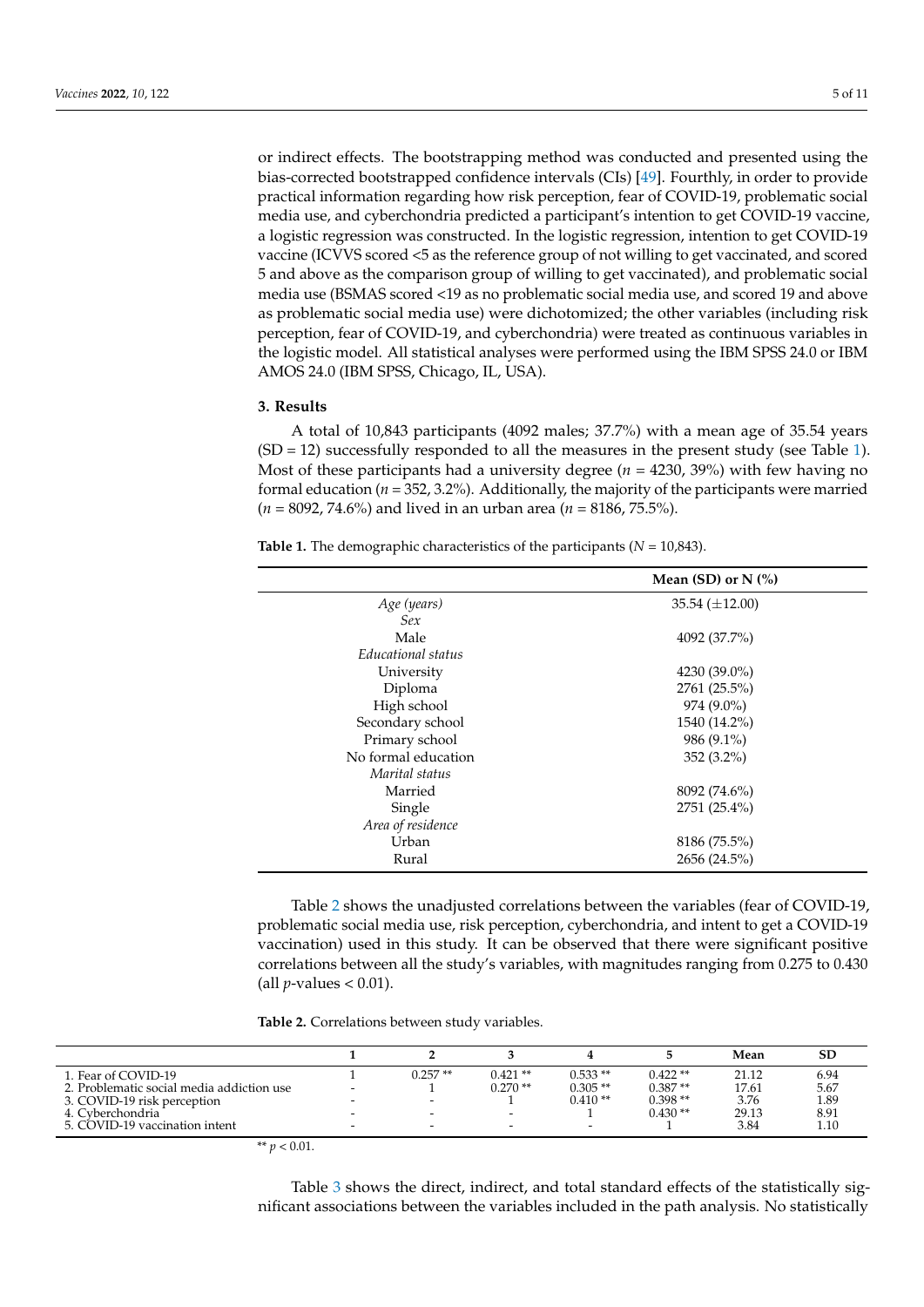significant association between problematic social media use and intention to get a COVID-19 vaccine was observed in the analysis. Figure [1](#page-5-1) shows that the association between problematic social media use and intention to get a COVID-19 vaccine was mediated by cyberchondria and COVID-19 risk perception. Furthermore, problematic social media use conveyed an indirect effect through fear of COVID-19 and COVID-19 risk perception (*β* = 0.281; 95% CI = 0.242., 0.335). Likewise, cyberchondria conveyed an indirect effect on intention to get a COVID-19 vaccine through COVID-19 risk perception. All indirect effects were significant (*p* < 0.001).

<span id="page-5-0"></span>**Table 3.** Direct, indirect, and total standard effects of the statistically significant associations between the study variables. The analyses were adjusted for age, sex, marital status, education, and area of residence.

| Parameter                                                                                                               | <b>Total Effect</b><br>( <i>p</i> -Value) | <b>Direct Effect</b><br>$(p\text{-Value})$ | <b>Indirect Effect</b><br>$(p\text{-Value})$ | <b>Bootstrapping SE</b><br>(LLCI, ULCI) |
|-------------------------------------------------------------------------------------------------------------------------|-------------------------------------------|--------------------------------------------|----------------------------------------------|-----------------------------------------|
| Problematic social media use $\rightarrow$ Fear of COVID-19<br>Problematic social media use $\rightarrow$ Cyberchondria | 0.401(0.009)<br>0.390(0.006)              | 0.225(0.021)<br>0.390(0.006)               | 0.176(0.003)                                 | 0.018(0.146, 0.221)                     |
| Problematic social media use $\rightarrow$ COVID-19 risk<br>perception                                                  | 0.361(0.004)                              | 0.080(0.008)                               | 0.281(0.004)                                 | 0.021(0.242, 0.335)                     |
| $Cvberchondria \rightarrow Fear of COVID-19$                                                                            | 0.451(0.005)                              | 0.451(0.005)                               |                                              |                                         |
| Cyberchondria $\rightarrow$ COVID-19 risk perception                                                                    | 0.561(0.009)                              | 0.437(0.018)                               | 0.124(0.003)                                 | 0.021(0.91, 0.180)                      |
| Cyberchondria $\rightarrow$ Intention to get a COVID-19 vaccine                                                         | 0.566(0.006)                              | 0.379(0.007)                               | 0.187(0.003)                                 | 0.022(0.148, 0.247)                     |
| Fear of COVID-19 $\rightarrow$ COVID-19 risk perception                                                                 | 0.275(0.004)                              | 0.275(0.004)                               |                                              |                                         |
| COVID-19 risk perception $\rightarrow$ Intention to get a COVID-19<br>vaccine                                           | 0.333(0.005)                              | 0.333(0.005)                               |                                              | -                                       |

<span id="page-5-1"></span>

**Figure 1.** Final structural model of intention to get a COVID-19 vaccine adjusted for age, sex,  $(x^2 (df) = 2081.479 (349); p < 0.001$ ). Comparative fit index = 0.969. Tucker–Lewis index = 0.956. 2 marital status, education, and area of residence with standardized path coefficients displayed  $2081.481.48999$  ( $2081.6987.9999$ ). Comparative fit index = 0.969. Tutker–Lewis index = 0.966. RMSEA = 0.060. RMSEA = 0.060. RMSEA = 0.060. RMSEA = 0.060. RMSEA = 0.060. RMSEA = 0.060. RMSEA = 0.060. RMSEA = 0.060. RMSEA (0.057–0.062). Standardized root–mean–square residual = 0.0574. \* *p* < 0.05. \*\* *p* < 0.01. RMSEA = 0.060 (0.057–0.062). Standardized root–mean–square residual = 0.0574. \* *p* < 0.05. \*\* *p* < 0.01.

Table 4 shows the results of a logistic regression analysis examining the effects of fear fear of COVID-19, problematic social media use, risk perception, and cyberchondria on of COVID-19, problematic social media use, risk perception, and cyberchondria on the the likelihood of intention to get a COVID-19 vaccine. More specifically, risk perception (aOR = 1.162, 95% CI = 1.078–1.253), fear of COVID-19 (aOR = 1.081, 95% CI = 1.051–1.111), problematic social media use  $(aOR = 1.122, 95\% \text{ CI} = 1.094-1.150)$ , and cyberchondria  $\mu$ (aOR = 1.049, 95% CI = 1.031–1.067) were all significantly associated with increased likeli- $\frac{1}{2}$  hood of participants getting a COVID-19 vaccine  $\frac{1}{1}$  is determined. Table [4](#page-6-0) shows the results of a logistic regression analysis examining the effects of hood of participants getting a COVID-19 vaccine.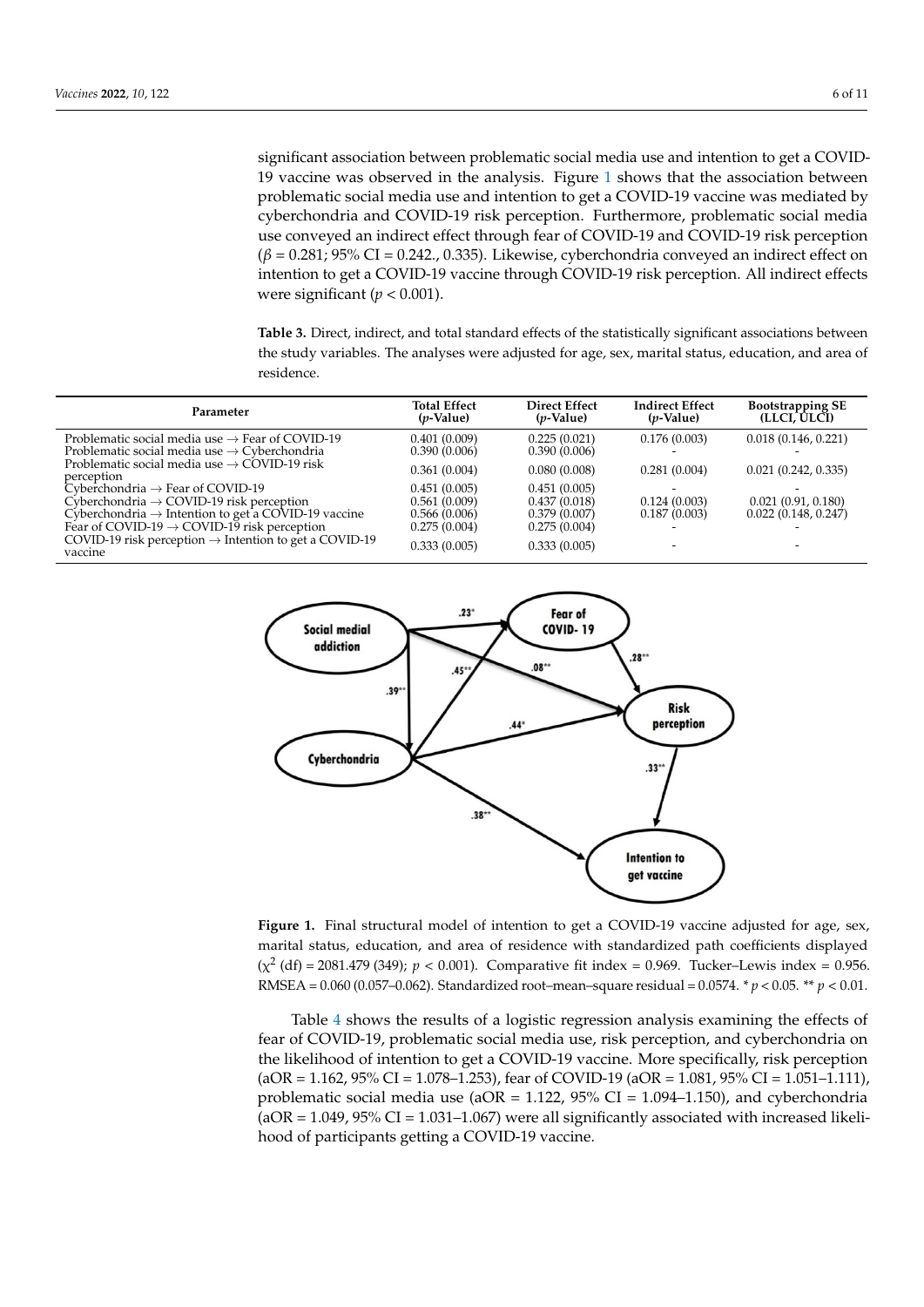| Variable                                                             |       |       | 95% CI |
|----------------------------------------------------------------------|-------|-------|--------|
|                                                                      | aOR   | Lower | Upper  |
| COVID-19 risk perception                                             | 1.162 | 1.078 | 1.253  |
| Fear of COVID-19                                                     | 1.081 | 1.051 | 1.111  |
| Problematic social media use                                         | 1.122 | 1.094 | 1.150  |
| Cyberchondria<br>.<br>$\sim$ $\sim$<br>$\sim$ $\sim$<br>$\mathbf{u}$ | 1.049 | 1.031 | 1.067  |

<span id="page-6-0"></span>**Table 4.** Results of logistic regression model in explaining intention to get a COVID-19 vaccine.

aOR = adjusted odds ratio; CI = confidence interval.

#### **4. Discussion**

The present study examined the association between problematic social media use and intention to get a COVID-19 vaccine, taking into account the mediating roles of cyberchondria, fear of COVID-19, and COVID-19 risk perception. The analysis found no direct association between problematic social media use and intention to get a COVID-19 vaccine, but a direct positive association between problematic social media use and fear of COVID-19, problematic social media use and cyberchondria, and problematic social media use and COVID-19 risk perception. These results indicate that problematic social media use may lead to an increase in other predisposition factors, but that problematic social media use *per se* does not influence the intention to get a COVID-19 vaccine. In other words, there is no direct association between problematic social media use and individual intention to get a COVID-19 vaccine.

The study also found direct positive associations between cyberchondria and fear of COVID-19, COVID-19 risk perception, and intention to get a COVID-19 vaccine. These findings support previous studies that have reported a positive association between cyberchondria and fear of COVID-19 [\[27](#page-9-7)[,38\]](#page-9-18). It is worth noting that the present study added new findings—positive associations between cyberchondria and COVID-19 risk perception and between cyberchondria and intention to get a COVID-19 vaccine. Furthermore, the study found a direct association between fear of COVID-19 and COVID-19 risk perception, but not between fear of COVID-19 and intention to get a COVID-19 vaccine. Therefore, it can be inferred that fear of COVID-19 and intention to get a COVID-19 vaccine are associated via a mediator. This echoes a previous study which also found a direct association between fear of COVID-19 and COVID-19 risk perception, but not between fear of COVID-19 and intention to get a COVID-19 vaccine [\[30\]](#page-9-10). Additionally, there was a direct association between COVID-19 risk perception and intention to get a COVID-19 vaccine, which indicates that an individual's own estimate of risk is what constitutes the strongest influence on one's intention to get a COVID-19 vaccine [\[30\]](#page-9-10).

It was also found that increased risk perception, fear of COVID-19, cyberchondria, and problematic social media use were associated with the increased likelihood of participants getting a COVID-19 vaccine. These findings indicate that higher levels of these factors may help increase an individual's intention to get a COVID-19 vaccine. This is supported by studies that reported that more individuals were willing to get COVID-19 vaccination during the lockdown compared to the pre-lockdown period of COVID-19 and, as risk perception increased, so did the intention to accept getting the vaccine [\[50](#page-10-7)[–52\]](#page-10-8). Social media plays a significant role in COVID-19 vaccination uptake [\[53,](#page-10-9)[54\]](#page-10-10). Therefore, it is not surprising that having problematic social media use and cyberchondria are associated with the increased likelihood of participants getting a COVID-19 vaccine. The important issue here will be the kinds of information that individuals are accessing, and not the behavior itself. Consequently, health experts and communicators should be proactive in putting out factual information on COVID-19, while media (including social media) regulators should oversee the media landscape so as to eradicate all fake news.

# *4.1. Implications for Vaccination Practice*

The study's findings add novel evidence for COVID-19 vaccination practice. The observation that there was no direct association between problematic social media use and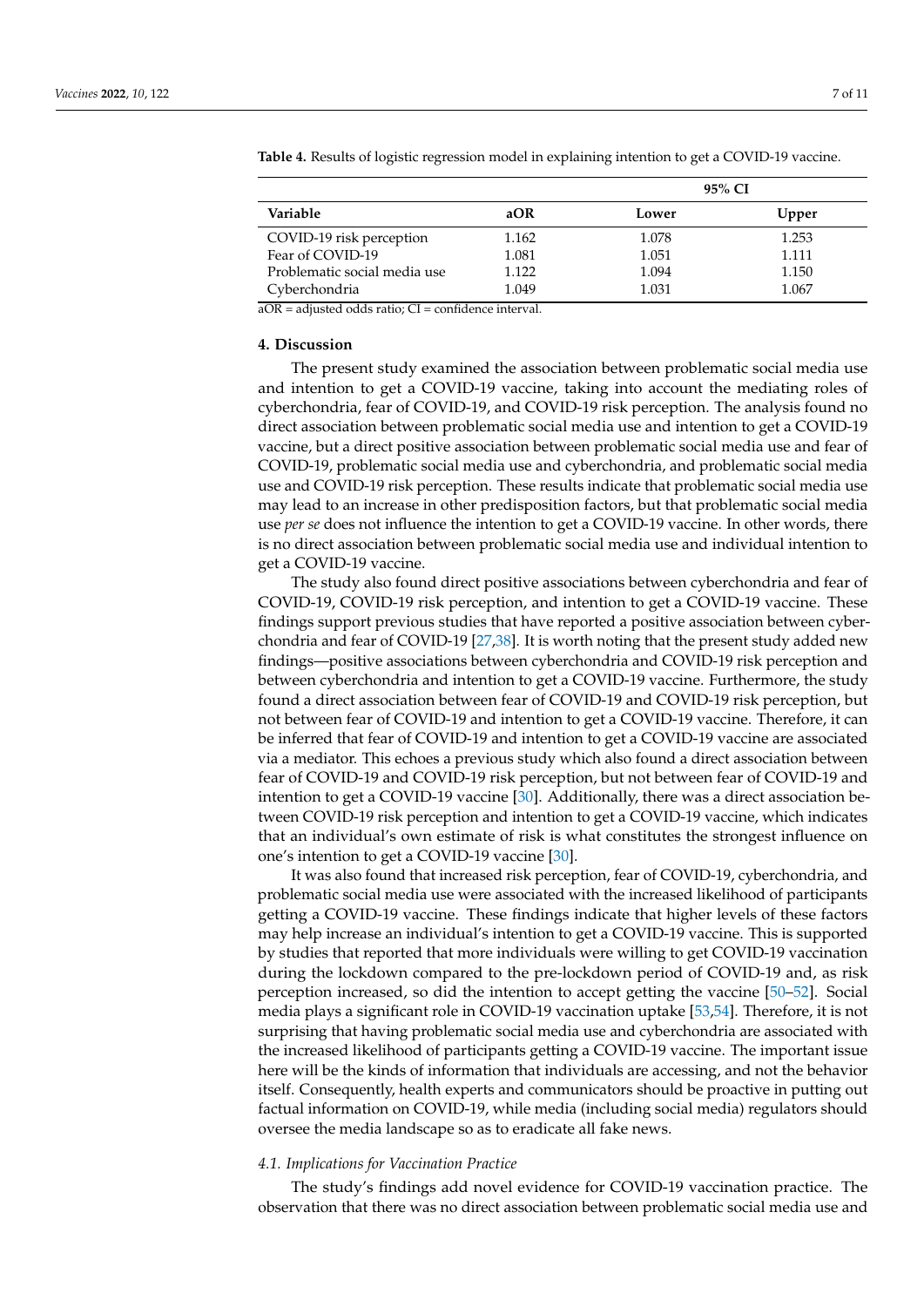intention to get a COVID-19 vaccine implies that there is no reason to recommend limiting social media use on the whole. However, although high levels of social media use do not directly influence an individual's intention to get a COVID-19 vaccine, it may be influenced through factors such as cyberchondria, COVID-19 risk perception, and fear of COVID-19 and COVID-19 risk perception (serially). This implies that it is not the quantity, but the quality of social media use (i.e., the content that is accessed) that influences vaccination intent. Cyberchondria was indirectly associated with the intention to get a COVID-19 vaccine via (i) COVID-19 risk perception and (ii) fear of COVID-19 and COVID-19 risk perception. These findings are novel contributions from the present study. In addition, fear of COVID-19 was indirectly associated with the intention to get a COVID-19 vaccine via risk perception, although there was no direct association between fear of COVID-19 and intention to get a COVID-19 vaccine. This suggests that fear of COVID-19 may not be sufficient to influence an individual's intention to get a COVID-19 vaccine, but that the individual's COVID-19 risk perception also has to be taken into account. This finding confirms a previous study that reported an association between these variables [\[30\]](#page-9-10). In addition, the increase in these variables is associated with the increased likelihood of participants getting a COVID-19 vaccine, which re-emphasizes the need for factual information on COVID-19 and the elimination of fake news from the media landscape. Hence, health authorities and experts/communicators and media regulators should work in tandem to provide correct information on COVID-19.

# *4.2. Strengths and Limitations*

The present study has several limitations. First, although a large population sample was recruited, it should be taken into consideration that convenience sampling was employed, which limits the representativeness of the study population. Therefore, caution should be exercised when generalizing the findings, taking into account population age, educational level, religion, and social media access possibilities. Second, a cross-sectional design was used, which means that causal associations between the variables studied cannot be determined. Third, all the data were collected using self-report measures, which are subject to biases such as social desirability. However, the psychometric properties for all the self-report instruments are robust, suggesting validity and trustworthiness of the data to an appreciable degree. Fourth, there is a possible concept overlap between cyberchondria and problematic social media use, and so readers should be cautious in overly emphasizing the uniqueness of cyberchondria and problematic social media use concerning their roles in getting the COVID-19 vaccine.

# **5. Conclusions**

The present study found no direct association between problematic social media use and the intention to get a COVID-19 vaccine, but did find several indirect associations via cyberchondria, fear of COVID-19, and COVID-19 risk perception (each or in combination) as mediators. This implies that it is not the quantity of social media use but rather the quality of the content that has the most influence on vaccination intent. Additionally, given the nascent research, the term 'cyberchondria' should be approached with caution and viewed as a preliminary diagnostic proposal needing further empirical exploration. The study's findings can be used by health experts, communicators, and policymakers when planning educational interventions such as interventional mapping and other initiatives in COVID-19 vaccination programs that may increase risk perception and/or decrease cyberchondria [\[55–](#page-10-11)[57\]](#page-10-12). Future studies are needed to ascertain the role of other factors (e.g., religion) in acceptance of COVID-19 vaccination.

**Author Contributions:** Conceptualization, A.H.P. and C.-Y.L.; Methodology, A.H.P. and C.-Y.L.; Software, A.H.P., C.-Y.L., D.K.A., Z.A., T.T. and M.D.G.; Validation, A.H.P., C.-Y.L., D.K.A., Z.A., T.T. and M.D.G.; Formal analysis, A.H.P., C.-Y.L. and D.K.A.; Investigation, A.H.P., C.-Y.L., D.K.A., Z.A., T.T. and M.D.G.; Resources, A.H.P., C.-Y.L., D.K.A., Z.A., T.T. and M.D.G.; Data curation, A.H.P.; Writing—Original draft preparation, C.-Y.L., D.K.A., Z.A. and T.T.; Writing—Review and editing,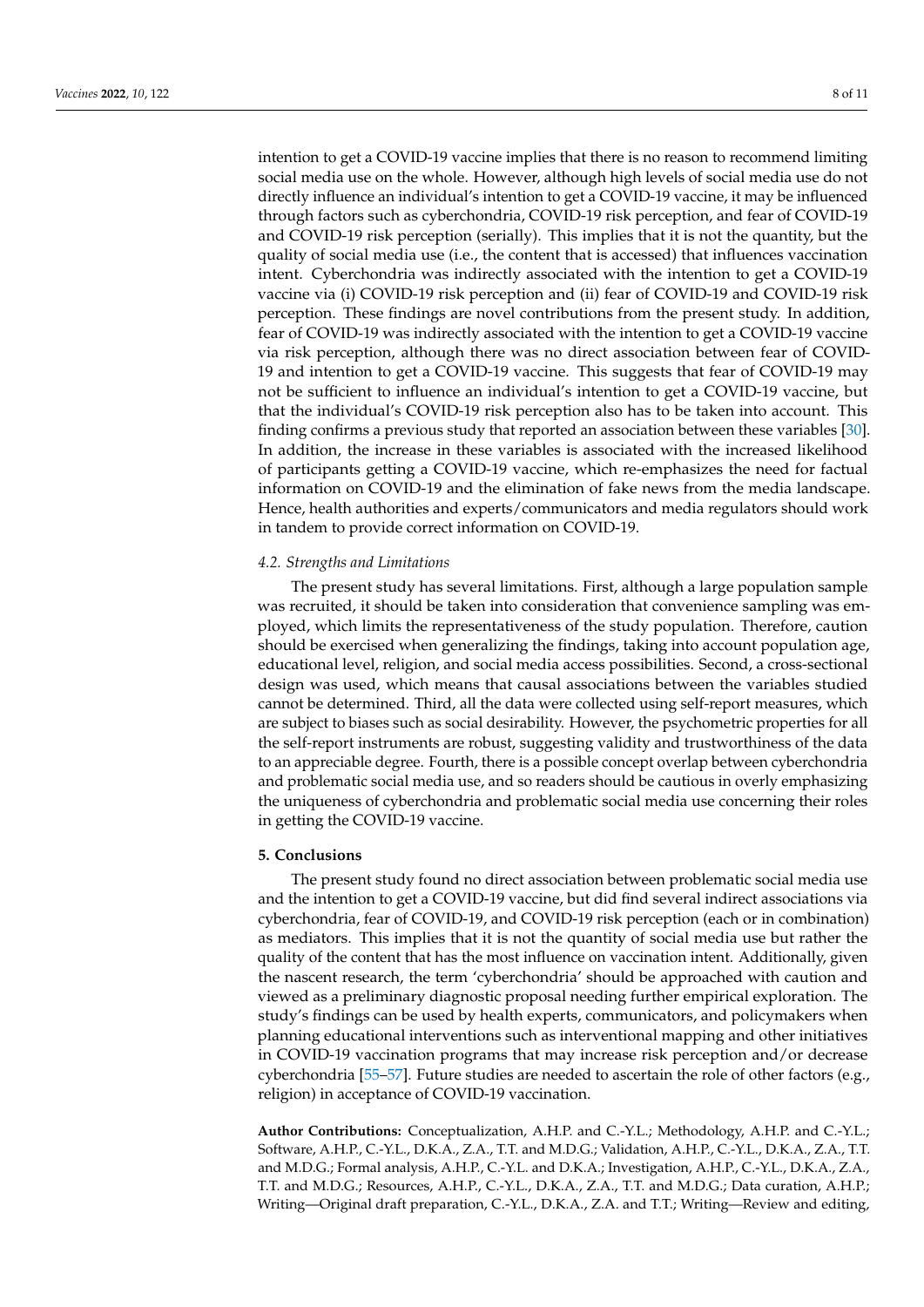A.H.P., C.-Y.L., D.K.A., Z.A., A.B., T.T., H.-P.C. and M.D.G.; Visualization, A.H.P., C.-Y.L., H.-P.C. and D.K.A.; Supervision, A.H.P., C.-Y.L. and M.D.G.; Project administration, A.H.P. and Z.A.; Funding acquisition, A.H.P. All authors have read and agreed to the published version of the manuscript.

**Funding:** T.T. received funding from the Swedish Research Council (2021-05608), ALF grants from Region Östergötland (dnr. 936190), and grants from the Research Council of Southeast Sweden (FORSS-940915) for his contribution to this research. Other authors did not receive external funding for this research.

**Institutional Review Board Statement:** The study was conducted according to the guidelines of the Declaration of Helsinki and approved by the Institutional Review Board (or Ethics Committee) of Qazvin University of Medical Sciences (IR.QUMS.REC.1399.418 and 20 January 2021).

**Informed Consent Statement:** Informed consent was obtained from all participants involved in the study.

**Data Availability Statement:** Data are available on reasonable request from the corresponding author.

**Conflicts of Interest:** The authors declare no conflict of interest.

# **References**

- <span id="page-8-0"></span>1. World Health Organisation. Weekly Epidemiological Update on COVID-19. 9 November 2021. Available online: [https://www.](https://www.who.int/publications/m/item/weekly-epidemiological-update-on-covid-19---9-november-2021) [who.int/publications/m/item/weekly-epidemiological-update-on-covid-19---9-november-2021](https://www.who.int/publications/m/item/weekly-epidemiological-update-on-covid-19---9-november-2021) (accessed on 13 November 2021).
- <span id="page-8-1"></span>2. Pormohammad, A.; Zarei, M.; Ghorbani, S.; Mohammadi, M.; Razizadeh, M.; Turner, D.; Turner, R. Efficacy and safety of COVID-19 vaccines: A systematic review and meta-analysis of randomized clinical trials. *Vaccines* **2021**, *9*, 467. [\[CrossRef\]](http://doi.org/10.3390/vaccines9050467)
- <span id="page-8-2"></span>3. Viana, J.; van Dorp, C.H.; Nunes, A.; Gomes, M.C.; van Boven, M.; Kretzschmar, M.E.; Veldhoen, M.; Rozhnova, G. Controlling the pandemic during the SARS-CoV-2 vaccination rollout. *Nat. Commun.* **2021**, *12*, 3674. [\[CrossRef\]](http://doi.org/10.1038/s41467-021-23938-8) [\[PubMed\]](http://www.ncbi.nlm.nih.gov/pubmed/34135335)
- <span id="page-8-3"></span>4. Lai, C.-C.; Chen, I.-T.; Chao, C.-M.; Lee, P.-I.; Ko, W.-C.; Hsueh, P.-R. COVID-19 vaccines: Concerns beyond protective efficacy and safety. *Expert Rev. Vaccines* **2021**, *20*, 1013–1025. [\[CrossRef\]](http://doi.org/10.1080/14760584.2021.1949293)
- <span id="page-8-4"></span>5. Ritchie, H.; Mathieu, E.; Rodés-Guirao, L.; Appel, C.; Giattino, C.; Ortiz-Ospina, E.; Hasell, J.; Macdonald, B.; Beltekian, D.; Roser, M. Coronavirus Pandemic (COVID-19). Available online: <https://ourworldindata.org/coronavirus> (accessed on 20 November 2021).
- <span id="page-8-5"></span>6. Statistics and Research. Coronavirus (COVID-19) Vaccinations. Available online: <https://ourworldindata.org/covid-vaccinations> (accessed on 26 November 2021).
- <span id="page-8-6"></span>7. Wang, Q.; Yang, L.; Jin, H.; Lin, L. Vaccination against COVID-19: A systematic review and meta-analysis of acceptability and its predictors. *Prev. Med.* **2021**, *150*, 106694. [\[CrossRef\]](http://doi.org/10.1016/j.ypmed.2021.106694) [\[PubMed\]](http://www.ncbi.nlm.nih.gov/pubmed/34171345)
- <span id="page-8-7"></span>8. Schmelz, K.; Bowles, S. Overcoming COVID-19 vaccination resistance when alternative policies affect the dynamics of conformism, social norms, and crowding out. *Proc. Natl. Acad. Sci. USA* **2021**, *118*, 2104912118. [\[CrossRef\]](http://doi.org/10.1073/pnas.2104912118)
- <span id="page-8-8"></span>9. The Open Safely Collaborative; MacKenna, B.; Curtis, H.J.; Morton, C.E.; Inglesby, P.; Walker, A.J.; Morley, J.; Mehrkar, A.; Bacon, S.; Hickman, G.; et al. Trends, regional variation, and clinical characteristics of COVID-19 vaccine recipients: A retrospective cohort study in 23.4 million patients using OpenSAFELY. *medRxiv* **2021**, 2021.01.25.21250356. [\[CrossRef\]](http://doi.org/10.1101/2021.01.25.21250356)
- <span id="page-8-13"></span>10. Cascini, F.; Pantovic, A.; Al-Ajlouni, Y.; Failla, G.; Ricciardi, W. Attitudes, acceptance and hesitancy among the general population worldwide to receive the COVID-19 vaccines and their contributing factors: A systematic review. *EClinicalMedicine* **2021**, *40*, 101113. [\[CrossRef\]](http://doi.org/10.1016/j.eclinm.2021.101113)
- <span id="page-8-14"></span>11. Aw, J.; Seng, J.J.B.; Seah, S.S.Y.; Low, L.L. COVID-19 vaccine hesitancy—A scoping review of literature in high income countries. *Vaccines* **2021**, *9*, 900. [\[CrossRef\]](http://doi.org/10.3390/vaccines9080900)
- <span id="page-8-9"></span>12. Sallam, M. COVID-19 vaccine hesitancy worldwide: A concise systematic review of vaccine acceptance rates. *Vaccines* **2021**, *9*, 160. [\[CrossRef\]](http://doi.org/10.3390/vaccines9020160) [\[PubMed\]](http://www.ncbi.nlm.nih.gov/pubmed/33669441)
- <span id="page-8-10"></span>13. Hughes, M.M.; Wang, A.; Grossman, M.K.; Pun, E.; Whiteman, A.; Deng, L.; Hallisey, E.; Sharpe, J.D.; Ussery, E.N.; Stokley, S.; et al. County-level COVID-19 vaccination coverage and social vulnerability—United States, 14 December 2020–March 1, 2021. *Morb. Mortal. Wkly. Rep.* **2021**, *70*, 431–436. [\[CrossRef\]](http://doi.org/10.15585/mmwr.mm7012e1)
- <span id="page-8-11"></span>14. Steffens, M.S.; Dunn, A.G.; Wiley, K.E.; Leask, J. How organisations promoting vaccination respond to misinformation on social media: A qualitative investigation. *BMC Public Health* **2019**, *19*, 1348. [\[CrossRef\]](http://doi.org/10.1186/s12889-019-7659-3) [\[PubMed\]](http://www.ncbi.nlm.nih.gov/pubmed/31640660)
- <span id="page-8-12"></span>15. Palm, R.; Bolsen, T.; Kingsland, J.T. The Effect of Frames on COVID-19 Vaccine Resistance. *Front. Politi-Sci.* **2021**, *3*, 661257. [\[CrossRef\]](http://doi.org/10.3389/fpos.2021.661257)
- <span id="page-8-15"></span>16. Edwards, B.; Biddle, N.; Gray, M.; Sollis, K. COVID-19 vaccine hesitancy and resistance: Correlates in a nationally representative longitudinal survey of the Australian population. *PLoS ONE* **2021**, *16*, e0248892. [\[CrossRef\]](http://doi.org/10.1371/journal.pone.0248892) [\[PubMed\]](http://www.ncbi.nlm.nih.gov/pubmed/33760836)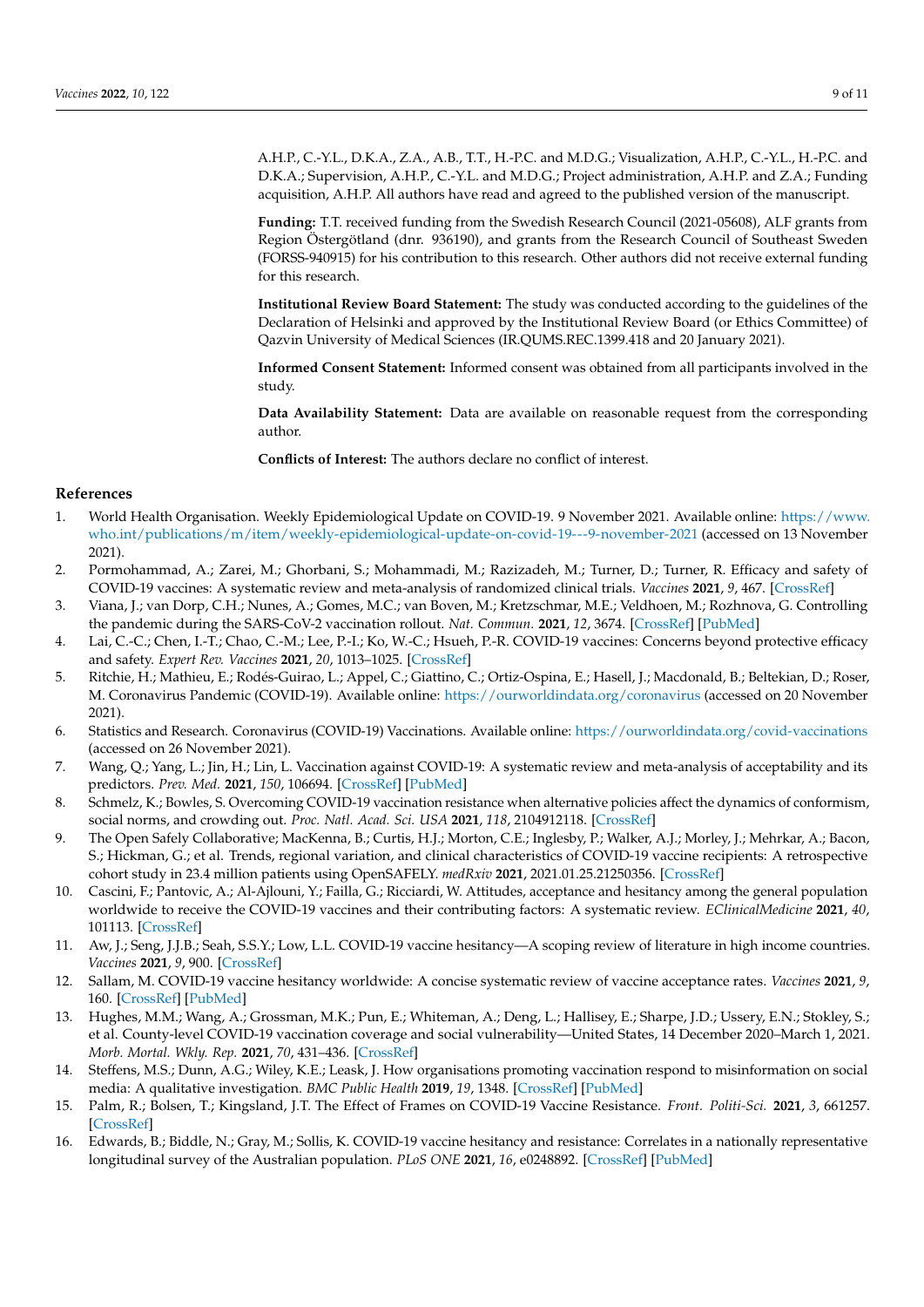- <span id="page-9-0"></span>17. Murphy, J.; Vallières, F.; Bentall, R.P.; Shevlin, M.; McBride, O.; Hartman, T.K.; McKay, R.; Bennett, K.; Mason, L.; Gibson-Miller, J.; et al. Psychological characteristics associated with COVID-19 vaccine hesitancy and resistance in Ireland and the United Kingdom. *Nat. Commun.* **2021**, *12*, 29. [\[CrossRef\]](http://doi.org/10.1038/s41467-020-20226-9) [\[PubMed\]](http://www.ncbi.nlm.nih.gov/pubmed/33397962)
- <span id="page-9-1"></span>18. Griffiths, M. Internet addiction—Time to be taken seriously? *Addict. Res.* **2000**, *8*, 413–418. [\[CrossRef\]](http://doi.org/10.3109/16066350009005587)
- 19. Griffiths, M. A 'components' model of addiction within a biopsychosocial framework. *J. Subst. Use* **2005**, *10*, 191–197. [\[CrossRef\]](http://doi.org/10.1080/14659890500114359)
- <span id="page-9-2"></span>20. Savci, M.; Tekin, A.; Elhai, J.D. Prediction of problematic social media use (PSU) using machine learning approaches. *Curr. Psychol.* **2020**. [\[CrossRef\]](http://doi.org/10.1007/s12144-020-00794-1)
- <span id="page-9-3"></span>21. Lin, C.-Y.; Broström, A.; Griffiths, M.D.; Pakpour, A.H. Investigating mediated effects of fear of COVID-19 and COVID-19 misunderstanding in the association between problematic social media use, psychological distress, and insomnia. *Internet Interv.* **2020**, *21*, 100345. [\[CrossRef\]](http://doi.org/10.1016/j.invent.2020.100345)
- 22. Király, O.; Potenza, M.N.; Stein, D.J.; King, D.L.; Hodgins, D.C.; Saunders, J.B.; Griffiths, M.D.; Gjoneska, B.; Billieux, J.; Brand, M.; et al. Preventing problematic internet use during the COVID-19 pandemic: Consensus guidance. *Compr. Psychiatry* **2020**, *100*, 152180. [\[CrossRef\]](http://doi.org/10.1016/j.comppsych.2020.152180)
- 23. Utz, S.; Breuer, J. Informational benefits from social media use for professional purposes: Results from a longitudinal study. *Cyberpsychol. J. Psychosoc. Res. Cyberspace* **2016**, *10*, 3. [\[CrossRef\]](http://doi.org/10.5817/CP2016-4-3)
- <span id="page-9-4"></span>24. Kapoor, K.K.; Tamilmani, K.; Rana, N.P.; Patil, P.P.; Dwivedi, Y.K.; Nerur, S. Advances in social media research: Past, present and future. *Inf. Syst. Front.* **2018**, *20*, 531–558. [\[CrossRef\]](http://doi.org/10.1007/s10796-017-9810-y)
- <span id="page-9-5"></span>25. Gao, J.; Zheng, P.; Jia, Y.; Chen, H.; Mao, Y.; Chen, S.; Wang, Y.; Fu, H.; Dai, J. Mental health problems and social media exposure during COVID-19 outbreak. *PLoS ONE* **2020**, *15*, e0231924. [\[CrossRef\]](http://doi.org/10.1371/journal.pone.0231924)
- <span id="page-9-6"></span>26. Chen, I.-H.; Ahorsu, D.K.; Pakpour, A.H.; Griffiths, M.D.; Lin, C.-Y.; Chen, C.-Y. Psychometric properties of three simplified Chinese online-related addictive behavior instruments among mainland Chinese primary school students. *Front. Psychiatry* **2020**, *11*, 11. [\[CrossRef\]](http://doi.org/10.3389/fpsyt.2020.00875) [\[PubMed\]](http://www.ncbi.nlm.nih.gov/pubmed/33101070)
- <span id="page-9-7"></span>27. Seyed Hashemi, S.G.; Hosseinnezhad, S.; Dini, S.; Griffiths, M.D.; Lin, C.-Y.; Pakpour, A.H. The mediating effect of the cyberchondria and anxiety sensitivity in the association between problematic internet use, metacognition beliefs, and fear of COVID-19 among Iranian online population. *Heliyon* **2020**, *6*, e05135. [\[CrossRef\]](http://doi.org/10.1016/j.heliyon.2020.e05135) [\[PubMed\]](http://www.ncbi.nlm.nih.gov/pubmed/33072911)
- <span id="page-9-8"></span>28. Zeballos Rivas, D.R.; Lopez Jaldin, M.L.; Nina Canaviri, B.; Portugal Escalante, L.F.; Alanes Fernández, A.M.C.; Aguilar Ticona, J.P. Social media exposure, risk perception, preventive behaviors and attitudes during the COVID-19 epidemic in La Paz, Bolivia: A cross sectional study. *PLoS ONE* **2021**, *16*, e0245859. [\[CrossRef\]](http://doi.org/10.1371/journal.pone.0245859) [\[PubMed\]](http://www.ncbi.nlm.nih.gov/pubmed/33481945)
- <span id="page-9-9"></span>29. Cuello-Garcia, C.; Pérez-Gaxiola, G.; van Amelsvoort, L. Social media can have an impact on how we manage and investigate the COVID-19 pandemic. *J. Clin. Epidemiol.* **2020**, *127*, 198–201. [\[CrossRef\]](http://doi.org/10.1016/j.jclinepi.2020.06.028) [\[PubMed\]](http://www.ncbi.nlm.nih.gov/pubmed/32603686)
- <span id="page-9-10"></span>30. Yahaghi, R.; Ahmadizade, S.; Fotuhi, R.; Taherkhani, E.; Ranjbaran, M.; Buchali, Z.; Jafari, R.; Zamani, N.; Shahbazkhania, A.; Simiari, H.; et al. Fear of COVID-19 and perceived COVID-19 infectability supplement theory of planned behavior to explain Iranians' intention to get COVID-19 vaccinated. *Vaccines* **2021**, *9*, 684. [\[CrossRef\]](http://doi.org/10.3390/vaccines9070684) [\[PubMed\]](http://www.ncbi.nlm.nih.gov/pubmed/34206226)
- <span id="page-9-11"></span>31. Starcevic, V. Cyberchondria: Challenges of problematic online searches for health-related information. *Psychother. Psychosom.* **2017**, *86*, 129–133. [\[CrossRef\]](http://doi.org/10.1159/000465525) [\[PubMed\]](http://www.ncbi.nlm.nih.gov/pubmed/28490037)
- <span id="page-9-12"></span>32. Vismara, M.; Caricasole, V.; Starcevic, V.; Cinosi, E.; Dell'Osso, B.; Martinotti, G.; Fineberg, N.A. Is cyberchondria a new transdiagnostic digital compulsive syndrome? A systematic review of the evidence. *Compr. Psychiatry* **2020**, *99*, 152167. [\[CrossRef\]](http://doi.org/10.1016/j.comppsych.2020.152167) [\[PubMed\]](http://www.ncbi.nlm.nih.gov/pubmed/32146315)
- <span id="page-9-13"></span>33. Wu, X.; Nazari, N.; Griffiths, M.D. Using fear and anxiety related to COVID-19 to predict cyberchondria: Cross-sectional survey study. *J. Med. Internet Res.* **2021**, *23*, e26285. [\[CrossRef\]](http://doi.org/10.2196/26285)
- <span id="page-9-15"></span>34. Maftei, A.; Holman, A.C. Cyberchondria during the coronavirus pandemic: The effects of neuroticism and optimism. *Front. Psychol.* **2020**, *11*, 567345. [\[CrossRef\]](http://doi.org/10.3389/fpsyg.2020.567345) [\[PubMed\]](http://www.ncbi.nlm.nih.gov/pubmed/33192848)
- <span id="page-9-14"></span>35. Arsenakis, S.; Chatton, A.; Penzenstadler, L.; Billieux, J.; Berle, D.; Starcevic, V.; Viswasam, K.; Khazaal, Y. Unveiling the relationships between cyberchondria and psychopathological symptoms. *J. Psychiatr. Res.* **2021**, *143*, 254–261. [\[CrossRef\]](http://doi.org/10.1016/j.jpsychires.2021.09.014) [\[PubMed\]](http://www.ncbi.nlm.nih.gov/pubmed/34509786)
- <span id="page-9-16"></span>36. American Psychiatric Association. *Diagnostic and Statistical Manual of Mental Disorders: DSM-5*, 5th ed.; American Psychiatric Association: Arlington, VA, USA, 2013.
- <span id="page-9-17"></span>37. Al-Turki, Y.A.; Sagga, A.T.; Alhamidi, H.A.; AlShammari, S.I.; Alteraiqi, B.A.; Alruaydi, M.A.; Alshihre, A.A.; Alrehaili, F.A.; Alsaaran, A.N.; Alanazia, W.K.; et al. Prevalence of hypochondriasis among medical students at King Saud University. *Eur. J. Soc. Behav. Sci.* **2013**, *5*, 345–353. [\[CrossRef\]](http://doi.org/10.15405/ejsbs.74)
- <span id="page-9-18"></span>38. Yam, F.C.; Korkmaz, O.; Griffiths, M.D. The association between fear of Covid-19 and smartphone addiction among individuals: The mediating and moderating role of cyberchondria severity. *Curr. Psychol.* **2021**, 1–14. [\[CrossRef\]](http://doi.org/10.1007/s12144-021-02324-z)
- <span id="page-9-19"></span>39. Andreassen, C.S.; Billieux, J.; Griffiths, M.D.; Kuss, D.J.; Demetrovics, Z.; Mazzoni, E.; Pallesen, S. The relationship between addictive use of social media and video games and symptoms of psychiatric disorders: A large-scale cross-sectional study. *Psychol. Addict. Behav.* **2016**, *30*, 252–262. [\[CrossRef\]](http://doi.org/10.1037/adb0000160) [\[PubMed\]](http://www.ncbi.nlm.nih.gov/pubmed/26999354)
- <span id="page-9-20"></span>40. Bányai, F.; Zsila, Á.; Király, O.; Maraz, A.; Elekes, Z.; Griffiths, M.; Andreassen, C.S.; Demetrovics, Z. Problematic social media use: Results from a large-scale nationally representative adolescent sample. *PLoS ONE* **2017**, *12*, e0169839. [\[CrossRef\]](http://doi.org/10.1371/journal.pone.0169839) [\[PubMed\]](http://www.ncbi.nlm.nih.gov/pubmed/28068404)
- <span id="page-9-21"></span>41. Lin, C.; Namdar, P.; Griffiths, M.D.; Pakpour, A.H. Mediated roles of generalized trust and perceived social support in the effects of problematic social media use on mental health: A cross-sectional study. *Health Expect.* **2021**, *24*, 165–173. [\[CrossRef\]](http://doi.org/10.1111/hex.13169) [\[PubMed\]](http://www.ncbi.nlm.nih.gov/pubmed/33253480)